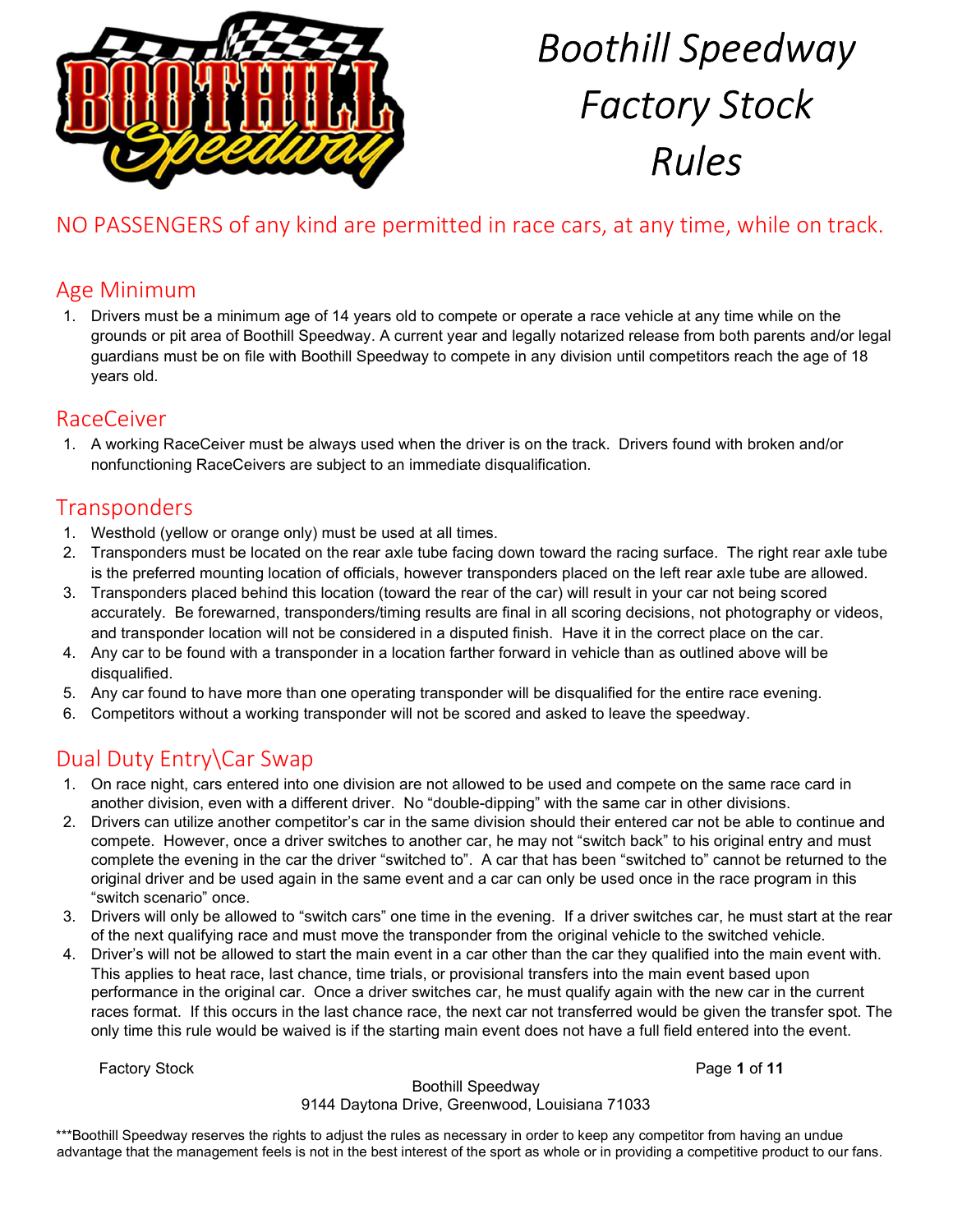

Boothill Speedway follows the ACS Technical Rules for Factory Stocks. This following is an exact replica of the posted ACS rules found at https://americanchampionshipseries.com/.

# SAFETY EQUIPMENT

- 1. Recommended fire system or working fire extinguisher required within drivers reach in car.
- 2. Snell-rated SA2015 and SA2020 helmet required.
- 3. Roll bar padding required in driver compartment. Recommended: Fire retardant padding.
- 4. SFl-approved full fire suit required. Fire retardant gloves, shoes and neck brace (or head and neck restraint) required.
- 5. Recommended: Fire retardant head sock and underwear, collapsible steering shaft.
- 6. Minimum three inch (two inch with head restraint system) wide SFl-approved five-point safety belt assembly required, must be mounted securely to main roll cage. Recommended: Safety belts no more than two years old.
- 7. Kill switch required within easy reach of driver and must be clearly marked 'OFF' and 'ON'.
- 8. Safety items such as seat belts, helmets and fire suits will be checked.
- 9. THERE WILL BE NO MORE WARNINGS FOR HOW WEIGHT IS MOUNTED. IF WEIGHT IS FOUND MOUNTED INCORRECTLY, IT WILL BE AN IMMEDIATE DISQUALIFICATION FROM THE REMAINDER OF THE RACE EVENT. ONCE A CAR HAS LEFT ITS' OWN PIT AREA, IT IS SUBJECT TO BEING CHECKED AND DISQUALIFIED FOR IMPROPER WEIGHT MOUNTING.

# APPEARANCE

1. All racecars must be numbered with large legible numbers on both sides, on top and on the nose and real panels. Numbers on the sides of the racecar should be in contrasting color from the body and be at least four (4) inches thick and at least eighteen (18) inches high. Top numbers should be at least four (4) inches thick and twenty-four (24) inches high.

### BODY

- 1. Any American made stock passenger car body on a stock unaltered full frame, or Chrysler & Ford unibodies. No Trucks. All bodies must adhere to body dimensions on body diagram below.
- 2. Stock appearing aftermarket plastic nose piece can be drilled for air but not extended with any type of material. Nose and Tail pieces must match make. Ford on Ford, GM on GM, etc..
- 3. Tail pieces with no holes are allowed. Rear of car must be sealed off, no exposed fuel cell.
- 4. No spoilers (even if factory equipped), wings, skirts, valiances, air scoops, hood scoops, or anything that alters stock appearance.
- 5. Bodies cannot be moved from the original body mount rubber bushing no more than +/- 1" cannot be less than 5  $\frac{1}{2}$ " from ground.
- 6. A front visor is allowed on the windshield area MAX 7 inches.
- 7. No side or rear window visors allowed. Sunroofs and T-tops must be reinforced and enclosed. No nerf bars.
- 8. Maximum one inch wide by two-inch-tall steel or lexan rub rails allowed bolted flush to body.
- 9. All glass, plastic, upholstery, lights, mirrors, and trim must be removed.
- 10. Cars must be stock appearing. No cutting, channeling, shortening, or modifying of body is allowed. No excessive trimming of fenders or hoods allowed. No drilled holes allowed in hoods for air supply, must maintain stock OEM

Factory Stock **Page 2 of 11** 

Boothill Speedway

#### 9144 Daytona Drive, Greenwood, Louisiana 71033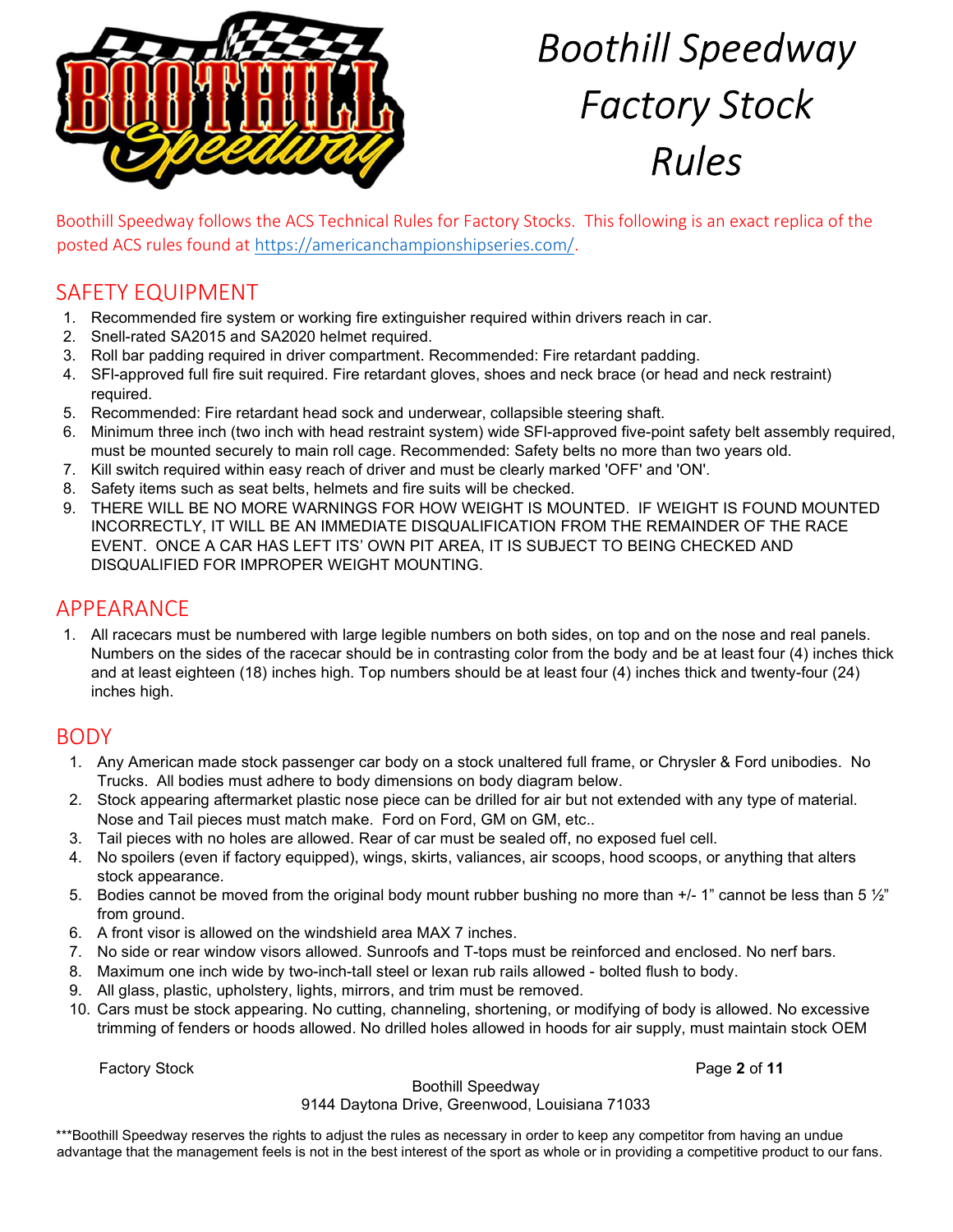

appearance. If hood does not match (P on Body Specifications Diagram) fenders must be remove-able with 7/16" bolts. All doors, fenders, and window openings must remain stock appearing and OEM dimensions and be the same on both sides.

- 11. No straight slab sides. No enclosed interiors, or decking allowed. Front edge of rear deck cannot be more than 8" forward of center of rear-end and must have at least 2" continuous drop from front to rear. Rear of dash can be no more than 35" from the center of the distributor or 28" from back edge of the center of stock hood. Original OEM front and rear firewalls must remain in stock location.
- 12. Rear of dash can be no more than thirty-five (35) inches from the center of the distributor or twenty-eight (28) inches from back edge of the center of stock hood. Original OEM front and rear firewalls must remain in stock location. The front firewall must match the frame used and the OEM mount must be visible. Firewall must be full and complete.
- 13. Front OEM firewall may be replaced using steel fabricated firewall,18-gauge or (.049) inch thickness. Front firewall may be no further back than the rear edge of oval frame hole, must be vertical and at or between (24) and (26) inches tall. Driver's compartment must be completely sealed off from engine compartment.
- 14. GM "G" body cars may utilize an OEM fiberglass replacement roof.
- 15. Hood and Truck must be able to be removed without tools.

# FLOOR PAN

- 1. OEM floor pan may be cut 6" behind front OEM mounts in a straight line across to the other side and be replaced using steel fabricated floor pans made of 18-gauge metal or minimum of .049" thick steel securely welded to the frame.
- 2. Must remain flat, OEM appearing from frame rail to frame rail, no higher or lower than frame rail with the exception of a maximum tall 8" drive shaft tunnel and similar to OEM tunnel in size. Interior must be completely sealed off from engine, ground, and trunk.

# FRAME

- 1. Frame must be full and complete. Cannot be Widened, Narrowed, Shortened, Lengthened, or be Cut, Bent, or Altered to change Suspension Brackets.
- 2. Rear of frame behind upper shock mounts may be replaced with round, square, or rectangular tubing.
- 3. Cannot narrow right rear frame for tire clearance.
- 4. No frame alterations allowed.
- 5. All Bars forward of cage must be lower than the hood. May not be cut for tie rod clearance or oil pan clearance.

# BUMPERS

- 1. Stock type rear bumper required, a fabricated front bumper may be used with the following conditions: cars with aftermarket nose pieces- the bumper may extend past frame rails for support and reinforcement. Must be behind nosepieces. Cars without nosepieces- the bumper may not extend past front frame horns. NO SHARP EDGES.
- 2. Must have a minimum of 5/16th diameter chain welded or cable attached to front and rear of car with the design so tow truck can attach to them, this will be a DQ item. Rear bumper must be covered by the tailpiece if the car has a tailpiece.

Factory Stock **Page 3 of 11** 

Boothill Speedway

9144 Daytona Drive, Greenwood, Louisiana 71033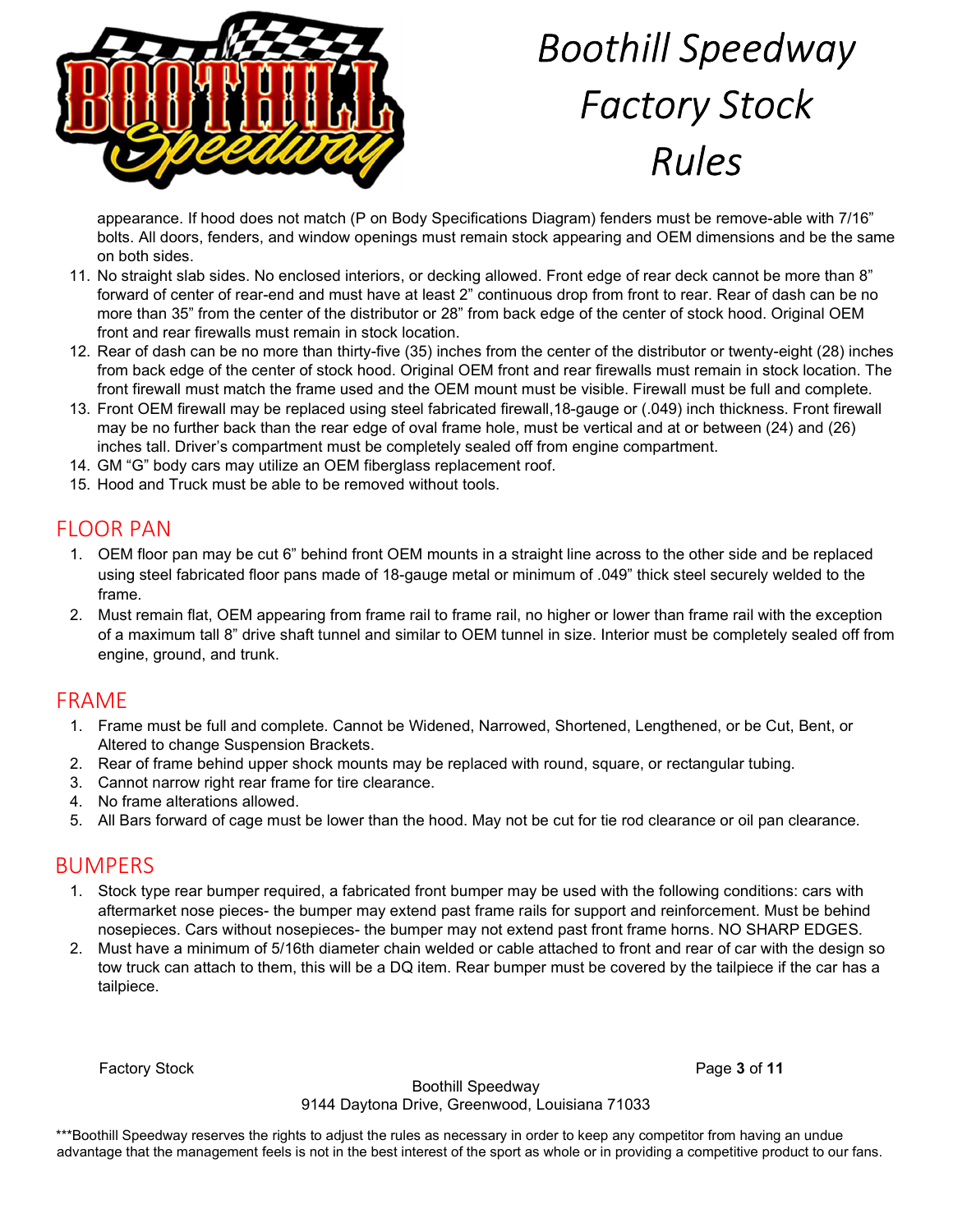

# ROLL CAGE

- 1. Minimum four-point cage, minimum size 1 ½ "O. D. by .095" wall thickness.
- 2. Minimum three bars in driver's side door, and two bars on passenger side door (three bars recommended).
- 3. Must have at least three bars in front of driver in windshield area.
- 4. Solid motor and transmission mounts okay. No full midplates.

# ENGINE

#### ENGINE OPTION #1

- 1. Must be stock for the make and model except no 400's or larger small or big blocks.
- 2. Cast piston only, must use 4 equal valve relief flat top or dish pistons.
- 3. OEM crankshaft. Cannot be lightened. No aerowing, bullnose, knife edge, undercut or drilling of second or third rod throws.
- 4. OEM steel connecting rods. Must remain stock OEM length, pressed pins only, weight and shape.
- 5. No lightening of any parts.
- 6. Aftermarket water pump, mini starter, pulleys, harmonic balancer and oil pans okay.
- 7. Aftermarket power-steering pumps okay and must be belt driven.
- 8. Metric cars may run a 350.
- 9. NO stroking or de-stroking.
- 10. Engine height and setback must be in stock location +/- 1". GM metric frame center of fuel pump must be located a minimum of 1 ¾" in front of unaltered cross member.
- 11. Maximum cranking compression 175lbs. (ignition off, engine turned over 5 times).
- 12. Oil pans must have at least 1" inspection hole with nothing inside of inspection hole blocking inspection scope from seeing rotating assembly.
- 13. No alterations to stock oiling system.
- 14. No vacuum pumps.
- 15. No turbo or superchargers even if factory equipped.
- 16. OEM and Aftermarket replacement parts may be used together. Only the aftermarket parts outlined in the rules are permitted.

#### ENGINE OPTION #1 OEM GUIDELINES: CRANK, CAMSHAFT, ROD, PISTON, VALVE TRAIN, AND CYLINDER HEADS

- 1. Hydraulic cam and flat tappet lifters only. .447 maximum lift at valve or .298 lobe lift at cam. Must maintain 14" of vacuum at 1200 rpm.
- 2. 1.94 maximum intake valve diameter, 1.50 maximum exhaust valve diameter on Chevrolet engines.
- 3. No hollow valve stems.
- 4. Stock size and shape valve springs and retainers. No beehive valve springs.
- 5. Stock length and diameter pushrods only.
- 6. Stamped steel 1.5 rockers on Chevy, 1.6 on Ford and Chrysler, NO roller tips.
- 7. Open chambered heads must be unaltered, O.E.M. NO porting, polishing, or gasket matching allowed.
- 8. The only GM head numbers allowed are 14079267, 3986336, 3986339, 3986339X, 3986388, 3932441, 376445, 3928454, 3932454, 3876487, 3973487, 3973487X, 3973493, 3951598, 468642, 330862, 333882, 3998920,

Factory Stock **Page 4 of 11** 

Boothill Speedway

#### 9144 Daytona Drive, Greenwood, Louisiana 71033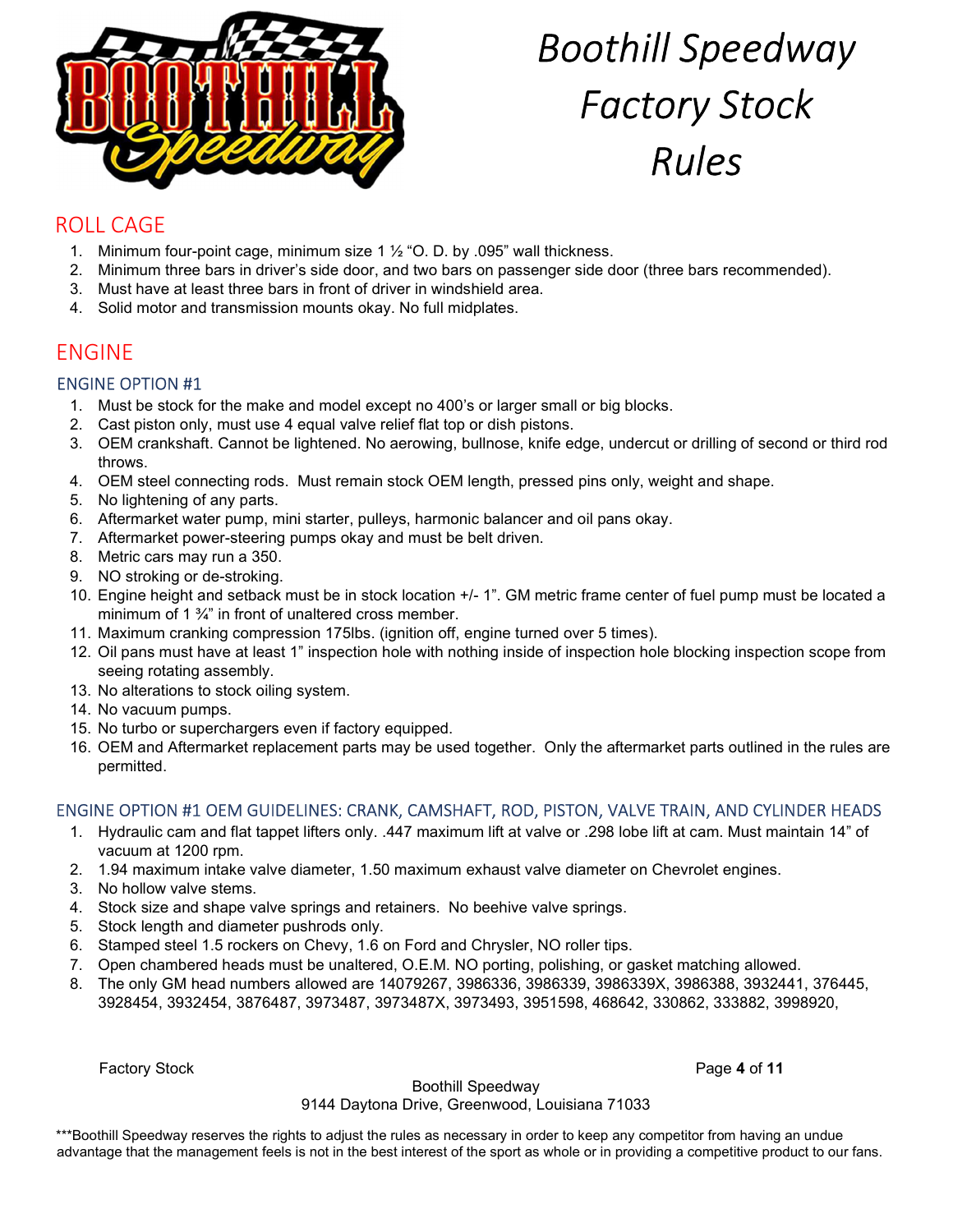

3998991, 3998993, 3998997, and 3970126. Screw in studs and guide plates ok. 305 engines may use 305 heads (no vortec).

- 9. Screw-in studs and guide plates are permitted.
- 10. Stock OEM unaltered aluminum or cast-iron intake only. No bowties. No porting, polishing, cutting or gasket matching.

### ENGINE OPTION #1 AFTERMARKET ENGINE COMPONENTS ALLOWED (No Alterations, must be as produced)

#### A. Chevrolet

- Crank: Scat SCT-9-10442, SCT-9-10526, Eagle 103503480, Eagle 103523480
- Heads: Quest Part No. CH350I, Dart Part #10024360, Dart Part #91624360.
- Intake: Edelbrock #2101 or #2701.
- Piston: Summit #SUM-17360FC, SPEEDPRO-2256, ICON#FHR IC-9913, DSS#K8702-4000
- Rod: Scat SCA 25700P, Eagle EAGSIR5700BPLW
- B. Ford 351 Windsor
	- Crank: #SCA-9351W05
	- Intake: Edelbrock #2181.
	- Piston: #IC9925
	- Rod: #SIR5956FP

#### ENGINE OPTION #2

- 1. Crate engines must utilize an MSD 8727ct rev control, set at 6200 RPM.
- 2. Chevrolet Performance Part #88958602/19258602/88858602 (CT 350) Commonly referred to as "602" engine.
- 3. These engines are sealed at the intake manifold, cylinder head, front cover, and oil pan with special Chevrolet Performance cap seals, which are installed at the Chevrolet Performance factory.
- 4. The ONLY seals allowed for competition are:
	- a. GM twist off bolt engines ARE NOT legal.
	- b. Chevrolet Performance cap seals
	- c. Crate USA Gen IV(Green) or Gen V(Black) cable seals, RUSH cable seals, IMCA cable seals allowed.
	- d. NO ACAS, NDRA, Crate USA Gen I (Silver), Gen II (Blue) or Gen III (Yellow) will be allowed.
	- e. To compete with ANY other seal/sealing system contact American Championship Series for approval.
- 5. Must utilize one (1) unaltered cast Holley 4412 two-barrel only (see rule CARBURATION AND FUEL SYSTEM). Carburetors shall be subject to claim.
- 6. Crate Engine is not subject to claim but must have a prominently displayed "Crate" decal affixed near the A pillar or Crate Engine is claimable. Any driver running a "Standard" engine with a "Crate" decal will be disqualified. Any driver running with a Crate Engine will not be eligible to claim in that season. Any driver that claims a Standard Engine and switches to Crate Engine will be eligible to be claimed.
- 7. Must be unaltered and sealed from factory at appropriate points (intake, head, timing chain cover and oil pan) with approved cables or cap screws. Any altered, damaged or missing cap screws, or cables will result in driver being disqualified from that event, loss of all track points and fined \$1000. Fine must be paid in full before being allowed to race again at American Championship Series events.

**Factory Stock** Page 5 of 11

Boothill Speedway 9144 Daytona Drive, Greenwood, Louisiana 71033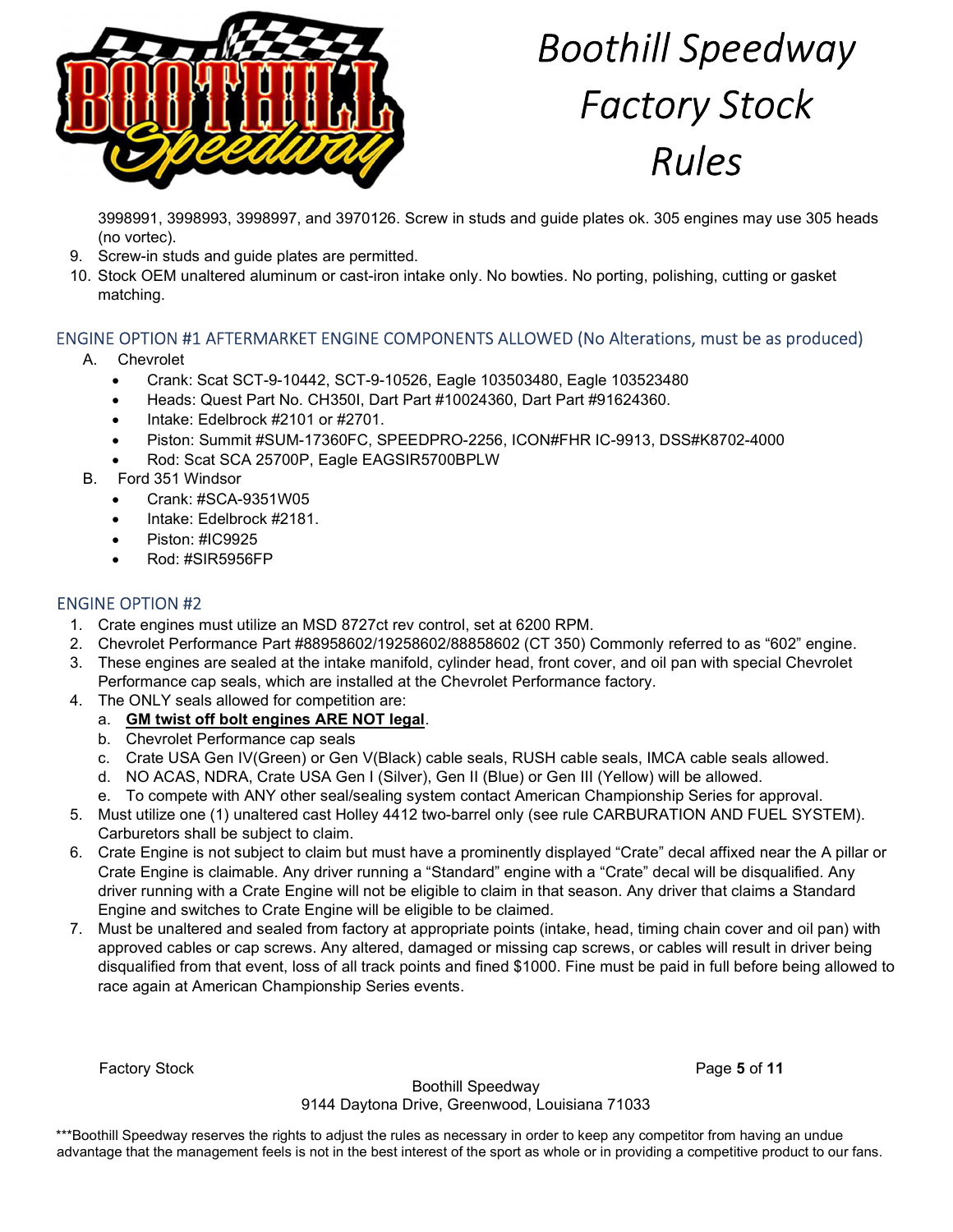

### ENGINE EXHAUST (All Engine Options)

- 1. Stock unaltered cast iron exhaust manifolds only no porting or grinding allowed.
- 2. No welding exhaust pipe to manifolds or modifying OEM exhaust flanges.
- 3. No Chevy center dump, Corvette, marine, Lt1 or tubular steel type manifolds.
- 4. No adaptors between head and manifold, must be able to use all OEM exhaust bolt holes in head.
- 5. No two into one exhaust or x pipes must remain duals.

# CARBURATION AND FUEL SYSTEM (All Engine Options)

- 1. Cast Holley 4412 -2 barrel only.
- 2. Holley 4412 Part #L6R3250B are illegal. Holley 4412 Part #L6R199B is legal.
- 3. Must be unaltered. NO screw in air bleeds, NO powder coating, or any modifications.
- 4. Choke plate may be removed. 4412 must be cast into choke horn of carb.
- 5. Maximum spacer and adapter 1" combined total with gasket.
- 6. Fuel pump must be in stock location for make, NO electric pumps or fuel injection even if factory equipped.
- 7. NO fuel pressure regulators, NO fuel bypass systems, or any cool can devices.
- 8. Air Cleaner MUST be able to be removed without any tools.

### **TRANSMISSIONS**

- 1. Any stock type automatic or cast iron 3 speed OEM manual. No 4 or 5 speed transmissions.
- 2. Automatics must have stock appearing working 11" torque converter cannot be smaller with ring around it.
- 3. Scatter shield recommended for automatic transmissions.
- 4. Aftermarket bell housing on automatic transmission is Allowed
- 5. No direct drives.
- 6. All gears and planetary must remain OEM configuration.
- 7. Hardened input shaft OK.
- 8. Transmission Cooler OK.
- 9. Manual must have single disc 10.5" clutch, flywheel and pressure plate must be steel, steel bellhousing
- 10. recommended, minimum 15lb steel flywheel.
- 11. No mini clutches.
- 12. Steel drive shafts only must be painted white and have a loop 6" from front u-joint.
- 13. Torque convertor must be steel.

### FUEL

- 1. Gasoline or Racing Gas allowed. No Methanol. None of the following chemicals are allowed in any fuel used for competition: No nitrous oxide, propylene oxide, nitroethane, MTBE, hydrazine, or ethyl hexanol.
- 2. Gasoline or Race Gas specific gravity NOT to exceed .744 at 60 degrees. Any gasoline or race gas with:
	- a. specific gravity of .745 or greater will be disqualified. Fuel is subject to testing on site, or fuel samples may be taken and sent to an independent lab for testing.
	- b. It is the competitor's responsibility to know what is being put into their fuel cell.
- 3. Fuel cell must be secured in trunk any part of fuel cell cannot be forward of any part of rear end.

Factory Stock **Page 6 of 11** 

#### Boothill Speedway

#### 9144 Daytona Drive, Greenwood, Louisiana 71033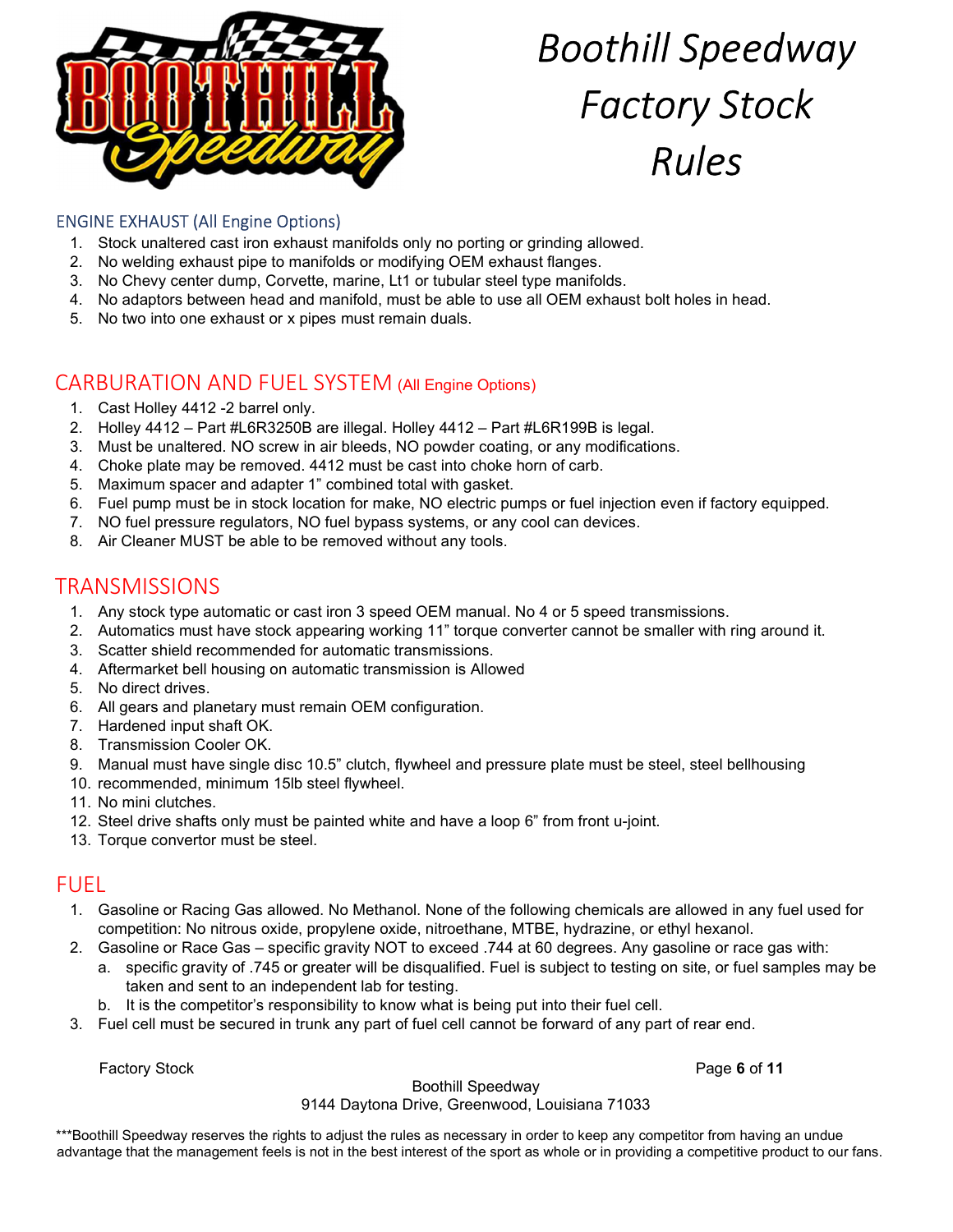

- 4. Fuel cell must be visible for inspection purposes from the top through a removable stock appearing trunk lid.
- 5. Fuel cell vents, including cap vent, must have check valves.
- 6. Fuel cell must have aircraft style positive seal filler neck/cap system. A ball-type, flapper or spring or filler rollover valve is mandatory for fuel cells without a positive seal filler neck/cap system.
- 7. Fuel line(s) passing through the driver's compartment must be enclosed in a metal pipe or metal conduit. Fuel Filters are not allowed in the driver compartment.

# **SUSPENSION**

- 1. Front and rear suspension must be stock unaltered OEM for that make and model of frame, ball joints, spindles, and all components.
- 2. Lower control arm bushings OEM design only and cannot be steel, aluminum or grease able type. Lower A-Frame mount may not be notched for clearance.
- 3. No air shocks. No alterations to any part of the suspension or frame will be allowed.
- 4. May run spec IMCA (No Stickers required) type upper control arms 8" or 8 1/2" length only. Sway bars must be stock for make and model mounted in OEM mounts.
- 5. At ride height no part of the frame can be touching Stock suspension stops.
- 6. Shocks must have stock type rubber ends, must be mounted in stock location on frame with no control arm and rear-end. Cannot space shocks up or down.
- 7. No bulb-type, threaded body, coil-over, or remote reservoir shocks. No external or internal bumpers or stops. No Schrader valves on shocks. All shocks must collapse at any time. Shock body must be steel.

### SPRINGS

- 1. Racing Springs ok. Non-progressive coil springs only. Must be closed end. Cannot be cut or altered from original manufactured shape.
- 2. Minimum length (Free Height) of front springs 11" tall free height. 5" minimum diameter.
- 3. Maximum length (Free Height) of rear springs 14" tall free height and both sides must be equal and in stock location. .5" minimum diameter.
- 4. No spring rubbers, no adjustable weight jacks of any kind, and must sit in unaltered top and bottom stock mounts.

# BALL JOINTS

- 1. May run aftermarket ball joints but must be stock OEM dimensions.
- 2. Rebuildable ball joints ok.

# REAR END

- 1. Stock rear-ends for make and model, no modifying axle bearings or length.
- 2. All brackets, control arms, and shock mounts must be in stock location.
- 3. All trailing arm bushings must be OEM or OEM replacement with OEM design, NO ALTERATIONS.
- 4. Rear end may be braced for strength.
- 5. Upper and lower trailing arms may be braced for strength.
- 6. Gears may be locked must use stock unaltered ring gear carrier may weld or use bolt in locking blocks.
- 7. No full spools, Detroit lockers or torque sensing devices.

Factory Stock **Page 7 of 11** 

#### Boothill Speedway

#### 9144 Daytona Drive, Greenwood, Louisiana 71033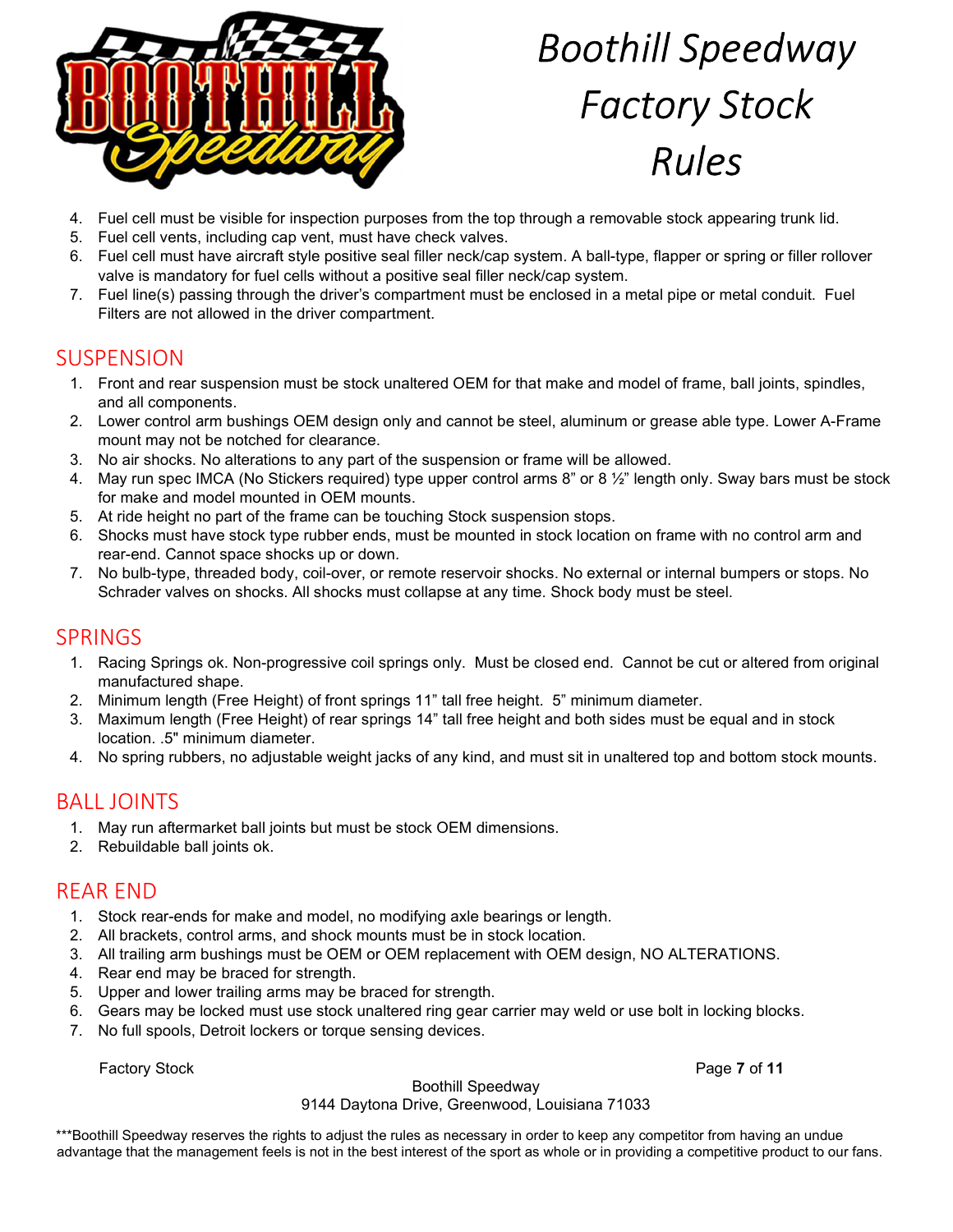

- 8. Optional spring cups will be allowed on rear-end housing must be welded flat on the center of the rear-end and be in line with the OEM spring mounts left to right. Both sides must match.
- 9. OEM spring mounts may be removed from the housing.
- 10. Ballast may not be mounted to rear end housing.

# STEERING / DRIVER SEAT

- 1. Steering boxes must remain in stock location.
- 2. Aftermarket steering wheel and quick release steering coupling are recommended.
- 3. Quick steer boxes allowed.
- 4. All components must be steel, unaltered OEM, and OEM location and match frame. Exceptions are: tie rod end adjusting sleeve may be replaced with 5" steel tube, replacement spindle with SPEEDWAY MOTOR raised cast part number #91034501; bolt on OEM spindle savers allowed.
- 5. NO part of driver seat may be no further back than 25" forward of center line of drivers side axle tube.
- 6. Aluminum Racing Seats. No Fiberglass or stock seats allowed.
- 7. No knobs, handles, or levers other than the gas pedal and brake pedal allowed for adjustment of carburetor, ignition timing, or brakes.

### RADIATORS

- 1. Any (1) radiator that fits in original location without any body modifications is allowed.
- 2. Water pump mounted fans only, No electric fans.

### IGNITION

- 1. One 12-volt battery only must be mounted securely in rear of driver's compartment or trunk area.
- 2. Battery cannot be located in the driver's compartment.
- 3. No voltage generators in series with ignition system, voltage at distributor cannot be more than at battery (12) volts.
- 4. One stock type distributor, module and coil in stock location only.
- 5. Ignitions on/off switch must be clearly marked.
- 6. No traction control devices of any kind. No digital gauges or tachs.

# **BRAKES**

- 1. May use any (1) one master cylinder. Aftermarket pedals OK and dual (2) master cylinders ok.
- 2. Must have at least 3 working brakes. Right front may be blocked.
- 3. No Brake Gauges.
- 4. No electric or manual cut-off switches or valves allowed.
- 5. Disc brakes allowed in rear.
- 6. No aluminum or composite rotors or calipers. Must use steel stock type rotors on rear disc. No scalloped or vented rotors allowed, even if factory equipped. Must have a rotor on all 4 corners of the car.
- 7. No lighting of components.
- 8. Optional (1) manual brake shut off valve allowed underneath hood to the right front only.
- 9. No electric shut off valves.

Factory Stock **Page 8 of 11** 

Boothill Speedway

9144 Daytona Drive, Greenwood, Louisiana 71033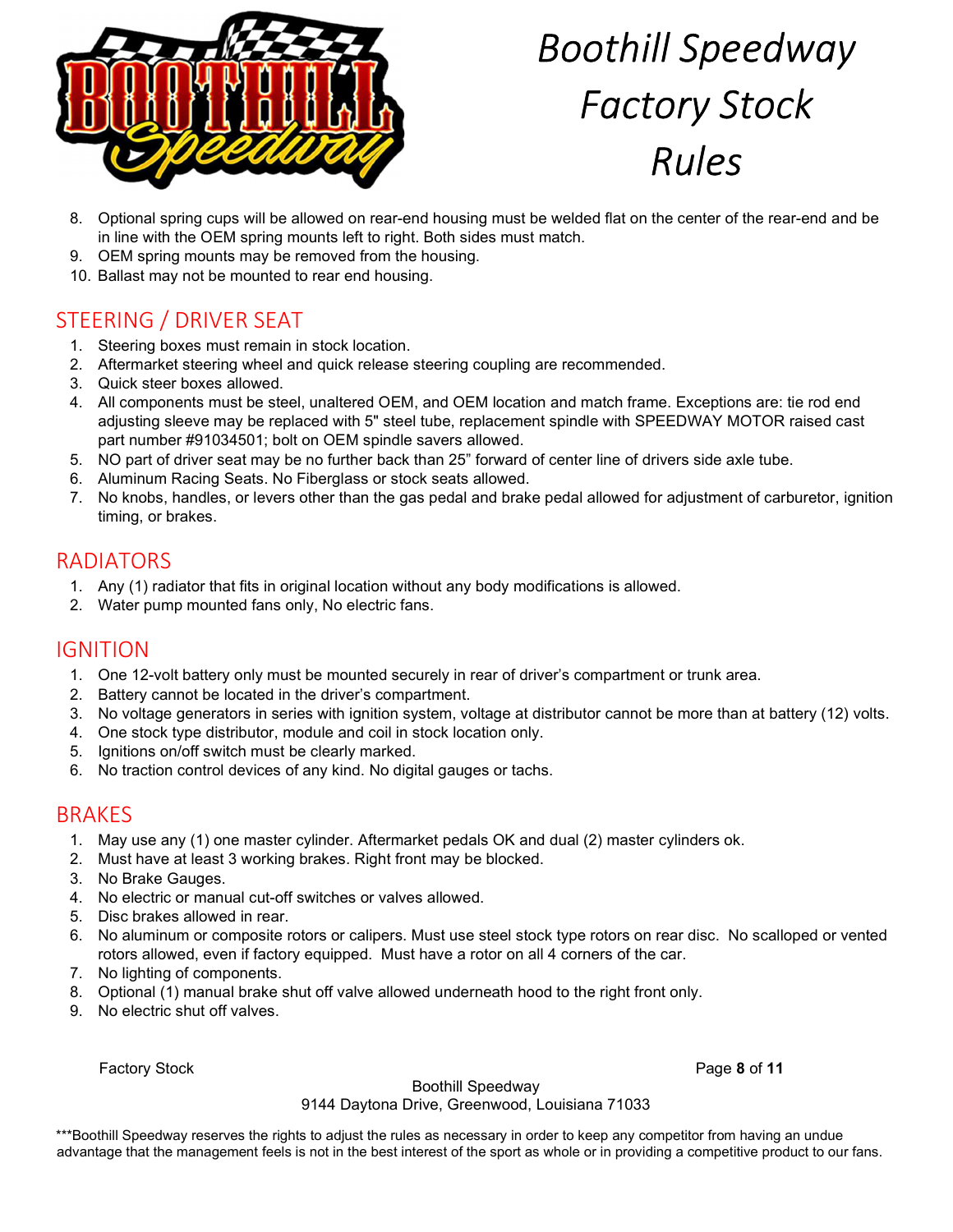

# TIRES AND WHEELS

- 1. 8" maximum wide wheels allowed, 15" diameter steel wheels only.
- 2. No bead locks or screws allowed. Mud plugs and wheel covers allowed ONLY on the right side.
- 3. Wheel cover must be plastic, be bolted, no Dzus fasteners, the ring that holds the wheel cover must be welded to the wheel in at least three places.
- 4. NO bleed off valves.
- 5. Must run 1" steel lug nuts.
- 6. Wheel spacers/adapter can only be a maximum of 1" combined per wheel. Aluminum Wheel Spacers and Adapters only.
- 7. Approved unaltered Hoosier asphalt F45 pull offs only. Must durometer 60 or higher before race. Tires must durometer a minimum of (54) after race. A grace time of (10) minutes will be allowed for tire to cool. Subject to inspection any time before or after the race.
- 8. No grooving, siping, softening, needling, metal grinding disc, treating, softening, or wrapping in plastic allowed.
- 9. Deglazing with sandpaper disc ONLY allowed but cannot leave any grinding marks and is subject to inspection before or after race.

### WEIGHT

- 1. Weight may be securely added in trunk or under the hood, but not in plain view or within the driver's compartment must be painted white with car number.
- 2. Car must weigh minimum 2900 lbs. with driver after race.
- 3. No weight mounted to rear end housing.
- 4. All weight 25 pounds and less must have at least 1 half inch diameter bolt securing it to frame.
- 5. Weight over 25 pounds must have 2 half inch diameter bolts securing it to frame.
- 6. No stacking of weight.

# COURTESY RULE

1. Any car with "minor" rule infractions will be allowed to race (1) event. Must be determined before the race. Cars with infractions are subject to weight penalty.

### CLAIM PROCEDURE RULES

- 1. The official claiming area is in the tech area, or wherever track designates.
- 2. Claim must be made immediately after the "A" feature race finishes (checkered flag).
- 3. Only the driver may make the claim. Driver must have money.
- 4. The claiming driver must be on the same lap as the driver being claimed.
- 5. Only the top four cars may be claimed by another driver.
- 6. A driver can claim another driver's engine, carburetor, distributor, or shock.
- 7. Multiple claims on the same engine, carburetor, distributor, or shock: A draw will be held with claiming drivers to determine who gets claim.
- 8. Driver is permitted one (1) claim per event, regardless of the outcome of that claim.

Factory Stock **Page 9 of 11** 

Boothill Speedway

9144 Daytona Drive, Greenwood, Louisiana 71033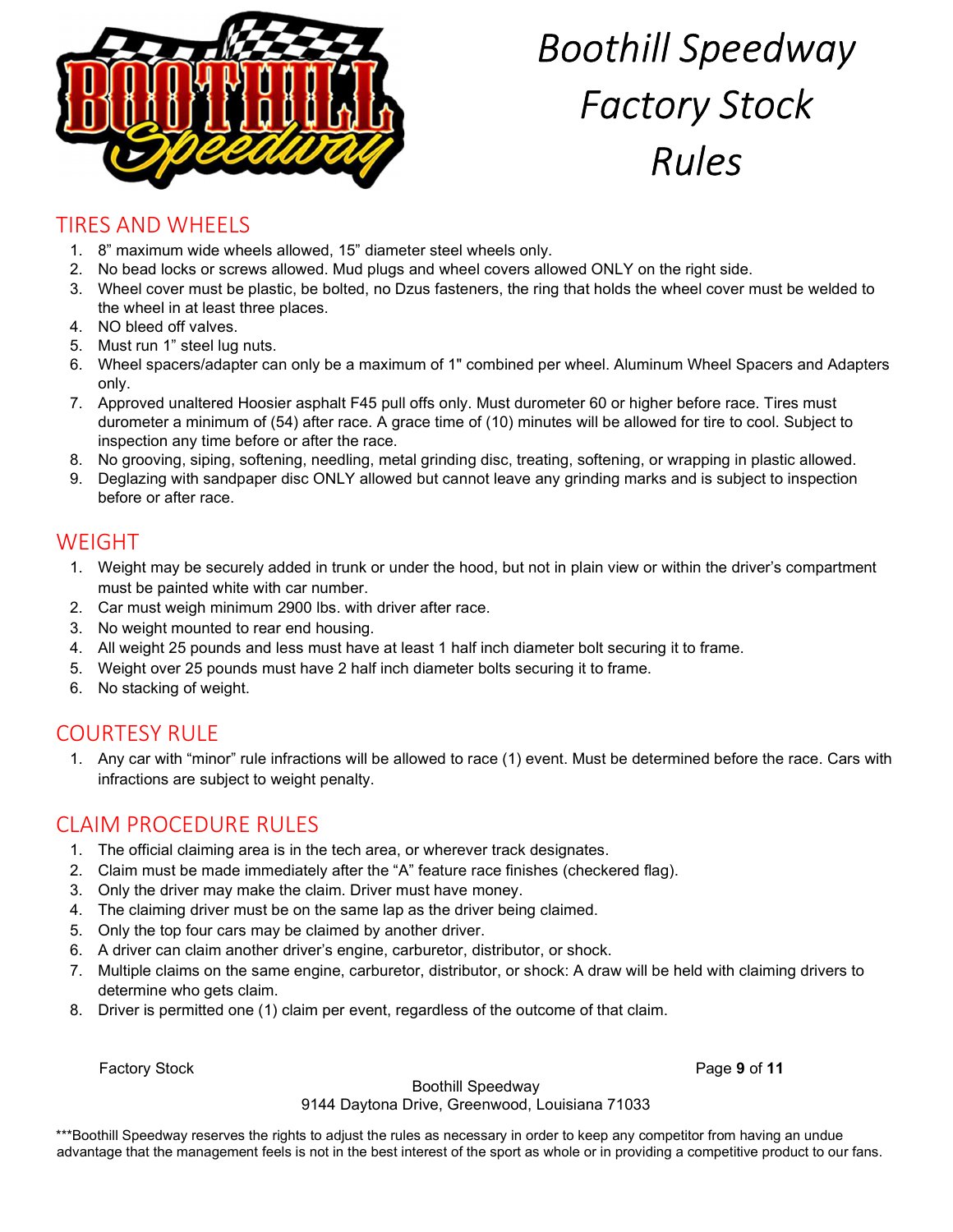

- 9. Claims must be made within five (5) minutes of the completion of the main event. Claimed items must be removed at the racetrack and within one (1) hour after claimed driver accepts the claim.
- 10. Any driver or car owner refusing to accept a claim will forfeit all cash and contingency winnings for that event. Additional track specific penalties may apply.
- 11. Any driver or car owner refusing to accept a claim forfeits his/her right to make a claim in any track event for a period of one (1) year from the date of refusal.
- 12. Any driver or car owner refusing to accept a claim will forfeit all points accumulated up to, and including, the event at which the claim was made.
- 13. Any driver in the same race on the lead lap may claim one of the top four finishers immediately after the "A" feature in the tech area with money in hand.
- 14. Driver may NOT claim another driver finishing in a position behind them and may not successfully claim the same driver more than once per calendar year.

# ENGINE CLAIMING RULES

- 1. Applies to Engine Option #1 Engines ONLY
	- a. \$500 and swap claim on engines.
	- b. Claim does not include Flywheel, clutch/assembly, bell housing, breathers, carburetor, starter, motor mounts, oil/temp sending units, water pump, fan, pulleys, dip stick, distributor, wires, water outlet/restrictor, fuel pump, fuel pump plate/rod.
- 2. Crate Engines are not claimable. Drivers utilizing a Crate Engine are not eligible to claim another driver's engine.

# CARBURETOR / DISTRIBUTOR / SHOCK CLAIM RULES

- 1. Carburetor claim \$200.00 and swap. (Engine Option #1 or Engine Option #2)
- 2. Shock or Spring claim \$20.00 each and swap.
- 3. Distributor claim \$100.00 and swap.

# BODY SPECIFICATIONS

- A. Only stock appearing plastic nose and tail pieces are allowed (no late model noses).
- B. Minimum 5.5" from the ground.
- C. Minimum 107.5" wheelbase  $+/-\frac{1}{2}$ " side to side.
- D. Max 7" visor, no side visor on body or cage.
- E. B pillars must be stock oem dimension. Side windows must be OEM or a min height of 16.5" +/- 1". Rear side window cannot be closed off. Roof must be stock steel OEM. No Wedge Roofs.
- F. Stock appearing aluminum body ok. Hood cannot have more than 5" of rake to the nose for GM, and 6" for Fords. Must look factory.
- G. Stock rear bumpers ok, must be tied to the body with 4" flat plate if it's not inside the tail piece. Front bumpers not covered with a plastic nose cannot be wider than the stock frame horns even if it's a stock front bumper.
- H. Rear of dash can be no more than 35" from the center of the distributor or 28" from the back of the stock hood.
- I. Rear deck may only be 8" in front of the center of the rear end.
- J. Must have a minimum of 3 windshield bars in front of the driver.

Factory Stock **Page 10 of 11** 

#### Boothill Speedway

9144 Daytona Drive, Greenwood, Louisiana 71033